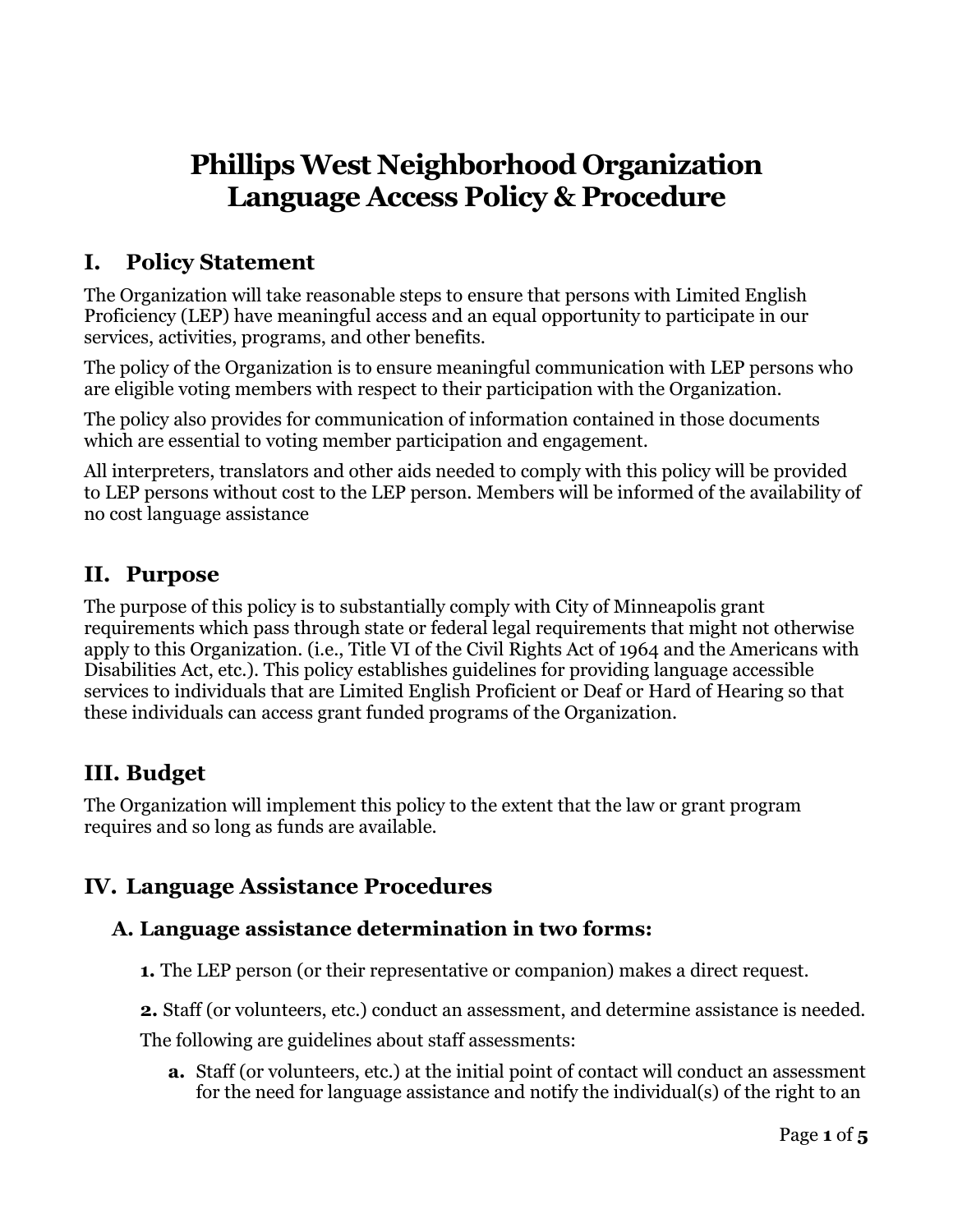interpreter at no cost. Staff members who have subsequent contact will continue to assess the need for language assistance.

- **b.** To assess the need for language assessment, staff should ask open ended questions, and avoid asking questions that would allow for yes or no responses. For example, ask: "how can I help?" instead of "do you need help?"
- **c.** The LEP person may speak more than one language. Or, they may have limited proficiency in a secondary language. Staff will identify the primary language of the LEP person, and work to provide language assistance in the primary language of the individual.
- **d.** A Deaf person may also be limited English proficient and also not be proficient in American Sign Language. Staff will work to identify the primary language of the Deaf person and provide language assistance in the primary language of the individual.

#### **B. How to determine the primary language:**

- **1.** Staff will request that the LEP person (or companion) identify their preferred / primary language.
- **2.** If bilingual / multilingual staff or volunteers are available to assist, staff may request their help in identifying the primary language.
- **3.** Use in-person, video remote interpreters, or telephonic interpreters to identify the primary language.
- **4.** Use an "I speak" card or poster to identify the primary language.
- **5.** Staff should determine of the preferred mode of communication for a Deaf or Hard of Hearing person is interpretation or a different translation mechanism.

#### **C. Requesting interpretation or translation services:**

- **1.** Advance requests: After receiving a request for planned interpreter services at least one week in advance, or a request for document translation services at least two weeks in advance, the Organization will contract with an interpretation or translation service provider.
- **2.** Immediate requests: For immediate interpretation service needs, bilingual staff or an LEP person's volunteer may be utilized if available.
- **3.** Additional resources: Staff may also reach out to City of Minneapolis, Neighborhood Community Relations department which has community specialists who speak Spanish, Somali, Lao and Hmong. The City also maintains several phone lines to support non-English-speakers and those who are deaf or hard of hearing.

Spanish Line: 612-673-2700 Somali Line: 612-673-3500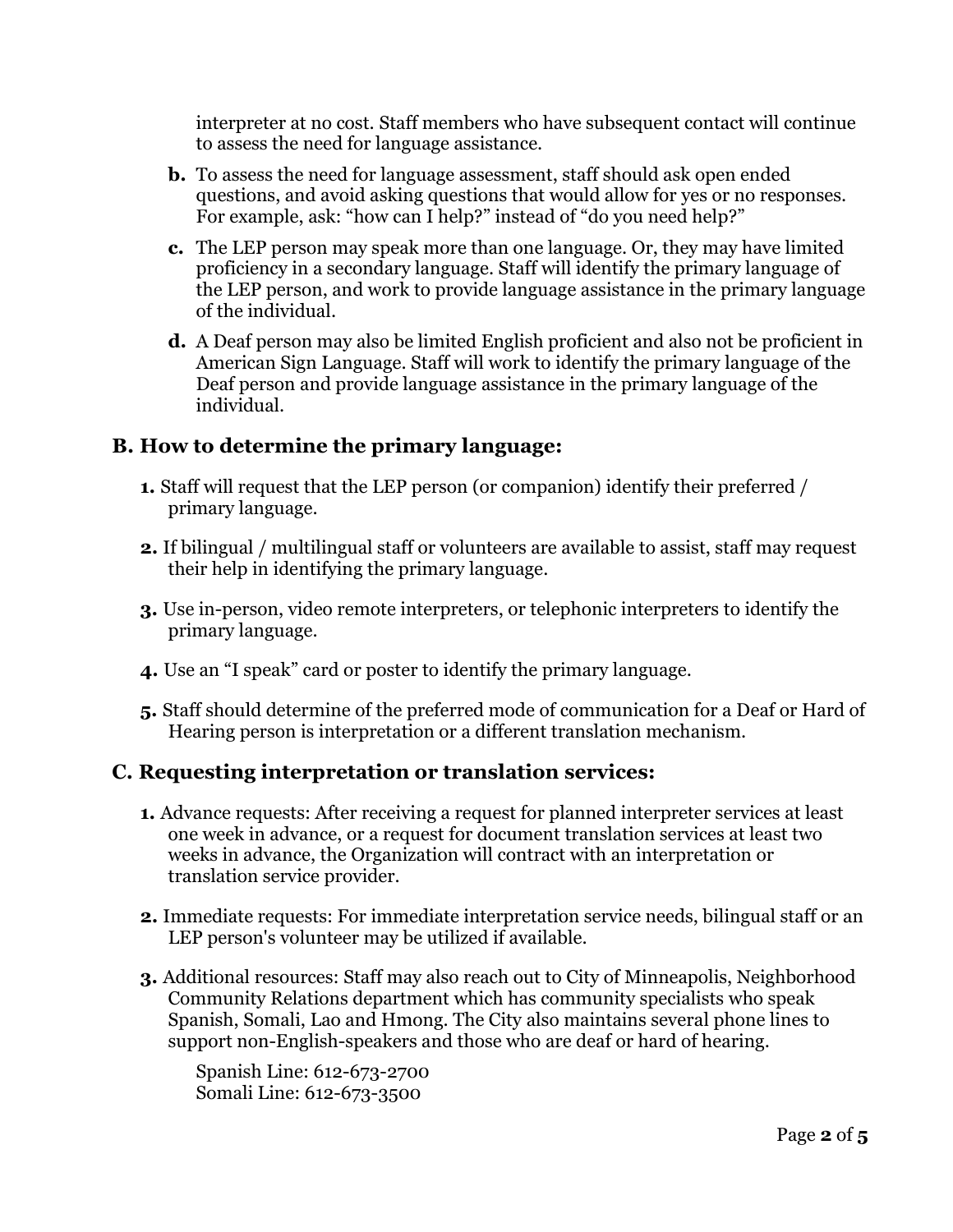Hmong Line: 612-673-2800 TTY Line: 612-263-6850

**4.** Recurring requests: For frequent contact with individuals who speak limited or no English, staff may contact the NCR Access and Outreach Manager at 612-673-3737 to discuss how best to handle translation needs on a recurring or regular basis (i.e. in the case of a board member or committee member who requires routine translation services).

# **V. Interpreter & Translation Policy**

The Organization will:

- **1.** Provide timely interpreter or document translation services wherever possible. LEP requests for interpretation translation services must be made at least one week in advance of the date the service is needed. LEP requests for document translation services must be made at least two weeks in advance.
- **2.** Utilize trained professional interpreters and translators who are culturally competent and adhere to a code of ethics and professional practice standards (i.e. the American Translators Association Code of Ethics and Professional Practice).
- **3.** Allow LEP persons to use their own adult volunteer to interpret or translate in their own language. The Organization will, however, never require members to provide their own volunteer. Minor children may not serve as interpreters absent emergency circumstances.
- **4.** As a standard practice, the Organization will provide a translation of meeting notices published to the general public, this includes a call for board member applications.
- **5.** Upon specific request, the Organization will provide a translated document or interpreter service for the following vital documents: annual financial statements; articles and bylaws; accounting records; the final approved meeting minutes of its board, committees, and task forces for the last six years; and any other documents as determined by the Board of Directors to be vital from time to time.

# **VI. Signage / Notices**

- **1.** Signage will be placed in visible locations notifying LEP persons of the right to request an interpreter at no cost. Signage will be translated into the languages most frequently encountered by the organization.
- **2.** Staff at the initial point of contact, will notify LEP persons of their right to an interpreter at no cost.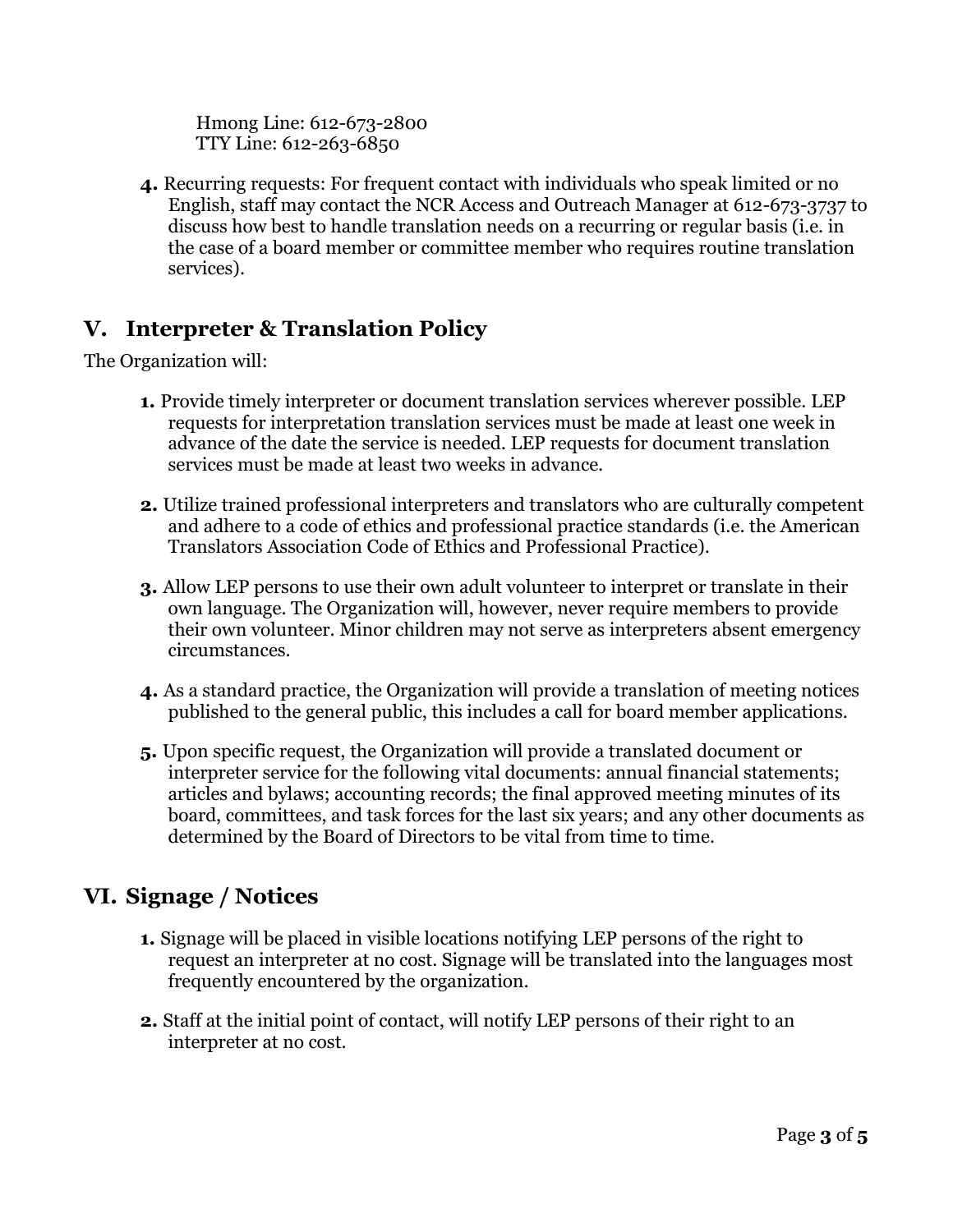**3.** When vital documents are published in physical spaces or to the Organization's website or social media platforms a language access notice will accompany the publication that reads:

"This information is important. If you need help understanding the information, call [phone number]. If you need these documents in a language other than English, tell the representative and we will arrange for an interpreter and / or document translation."

This notice will be translated into the languages most frequently encountered by the Organization.

### **VII. Definitions**

- **1.** Limited English Proficient (LEP) person means any individual whose primary language is not English, and has limited or no ability to speak, understand, read, or write English.
- **2.** Interpretation is the process of orally rendering a spoken or signed communication from one language into another language.
- **3.** Primary language means the language that an individual communicates most effectively in.
- **4.** Translation is converting written text from one language into written text in another language. 'Translation' is often misused to mean interpretation, but it is a written medium.
- **5.** A qualified interpreter or translator is a trained professional who is a neutral third party with the requisite language skills, experienced in interpretation or translation techniques, and knowledgeable in specialized content areas and technical terminology in order to effectively facilitate communication between two or more parties who do not share a common language.
- **6.** Vital Documents are any materials that are essential to an individual's ability to access services provided by the organization, exercise their voting member rights or that are required by law.